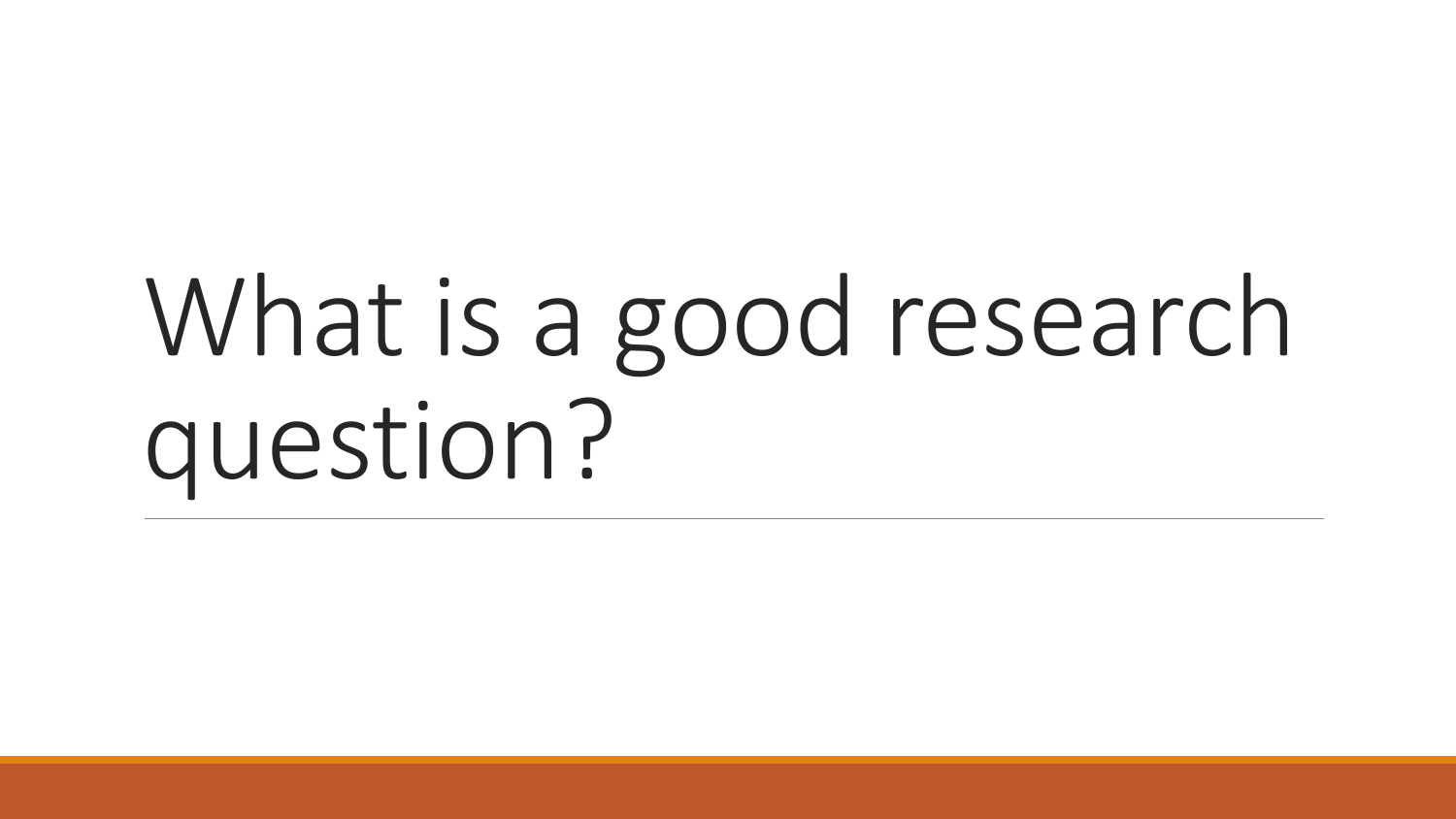### Few remarks

- 1. This assignment is a litarature research
- 2. You have to write a research paper consisting of 1000 words
- 3. You work in a group of four
- 4. A topic with enough literature sources and a regional or online issue
- 5. Deadline: December 8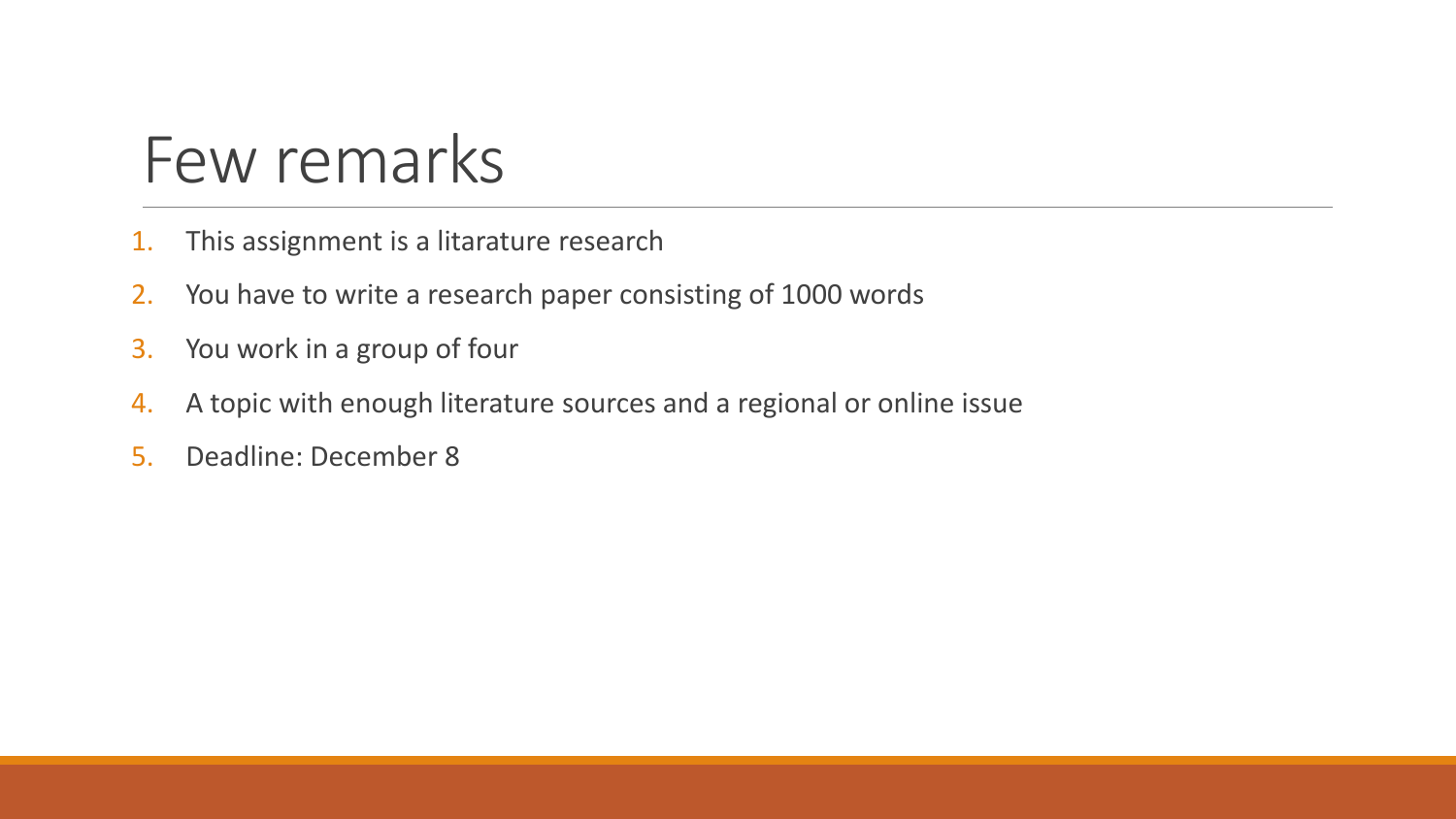# Paper organization

### LITERATURE RESEARCH

Introduction

- Research question
- Societal relevance
- Scientific relevance
- Sub-questions
- Organization paper

### Research location

Research population/subject

#### Methods

◦ Literature analysis

Literature research

### Conclusion

Literature list

### FIELDWORK + ANALYSIS

#### Introduction [adjust]

- Research question
- Societal relevance
- Scientific relevance
- Sub-questions
- Organization paper

Research location

Research population/subject

#### Methods

- Literature analysis
- **Observation**
- Experiment
- Etc.

#### Literature research

#### Data analysis

Log

Conclusion [adjust]

#### Literature list [adjust]

Log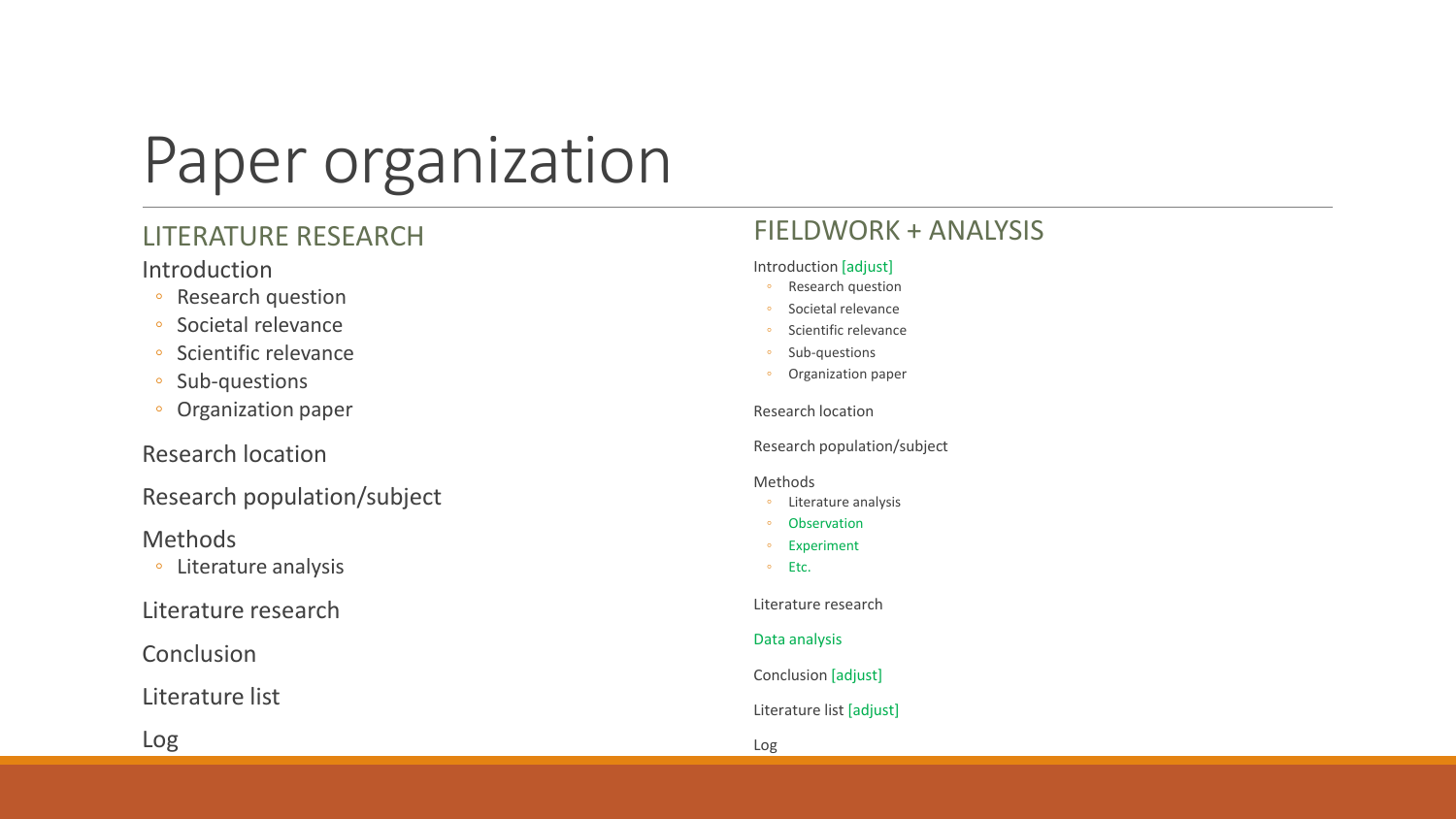### Steps in crafting a research question

| Talk about topics                        | Climate                                                 |
|------------------------------------------|---------------------------------------------------------|
| Narrow it down                           | <b>Global warming</b>                                   |
| Even more                                | Man's influence on climate                              |
| Describe what you want to research       | The impact of consumerism on global warming             |
| Try to capture it in a research question | What is the impact of consumerism on global<br>warming? |

\* Use a mindmap to visualize your thinking process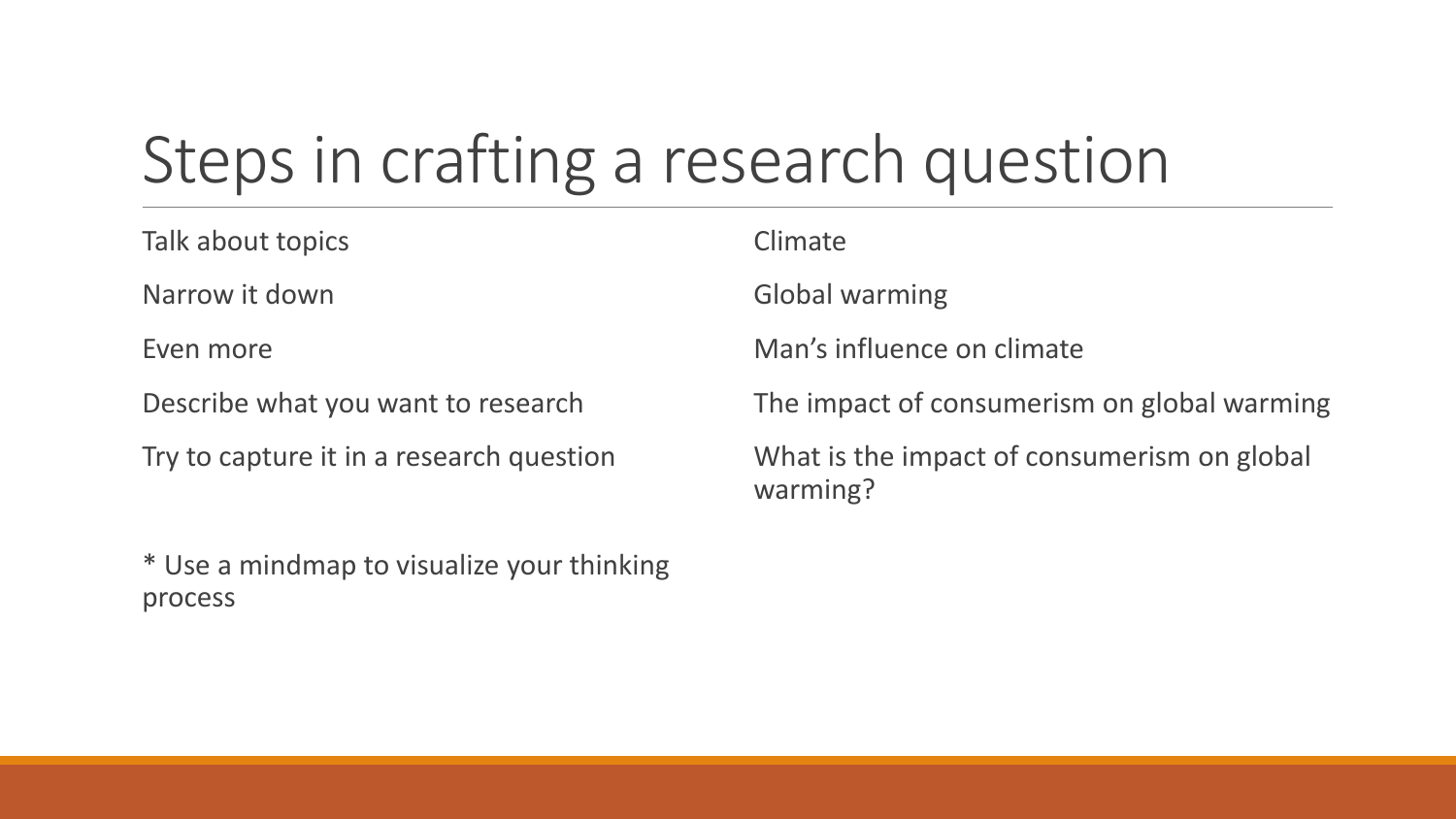### Types of research questions

- 1. Descriptive How do the Dutch treat the dead?
- 2. Explanatory Why has cremation gotten more popular than burial over the years in The Netherlands?
- 3. Advisory How can The Netherlands make funerals more payable?

Come up with a desscriptive, explanatory and advisory questions for the following clips:

Fishing for Bikes in the Amsterdam Canals

<https://www.youtube.com/watch?v=qrxfT5EQxgI>

Banking on Cheese

[https://www.youtube.com/watch?v=XzBPdU\\_iVcI](https://www.youtube.com/watch?v=XzBPdU_iVcI)

No Roads, No Cars, Just Boats

<https://www.youtube.com/watch?v=R3t1cg2ZOxc>

Inside Italy's Handmade Amusement Park

[https://www.youtube.com/watch?v=YMc5K\\_zUM48](https://www.youtube.com/watch?v=YMc5K_zUM48)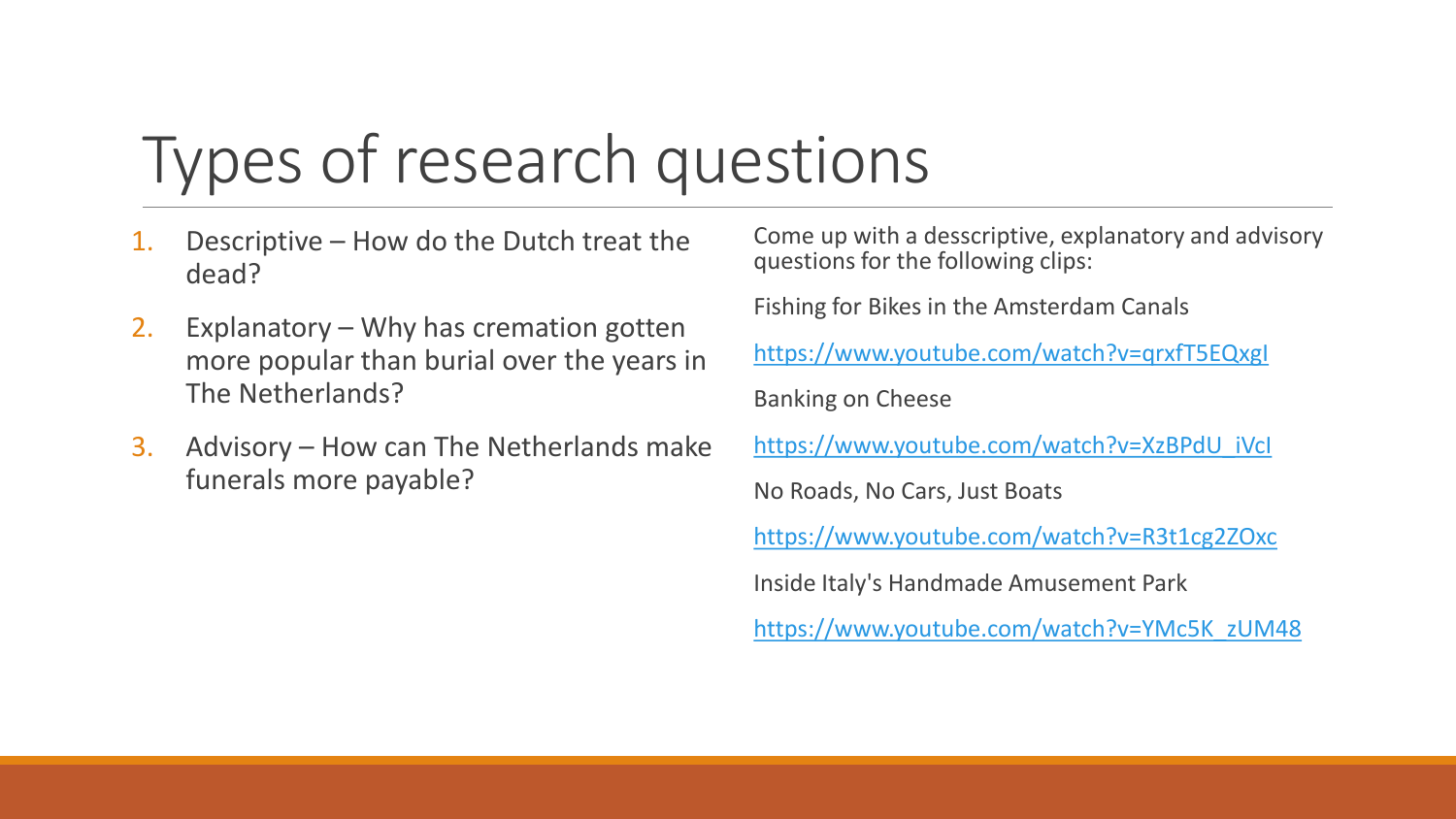# First step: What is a good research question?

- 1. Is it a question that interests you?
- 2. Is the question an issue? (p.45)
- 3. Does it invite to know more about a subject than you already know?
- 4. Is it researchable?
- 5. Will you get an answer on the question in the given amount of time and materials you possess?
- 6. Is the question not too narrow or broad?
- 7. You can't answer the question with a simple yes or no?
- 8. The question is not suggestive?
- 9. Is the topic relevant to the local situation?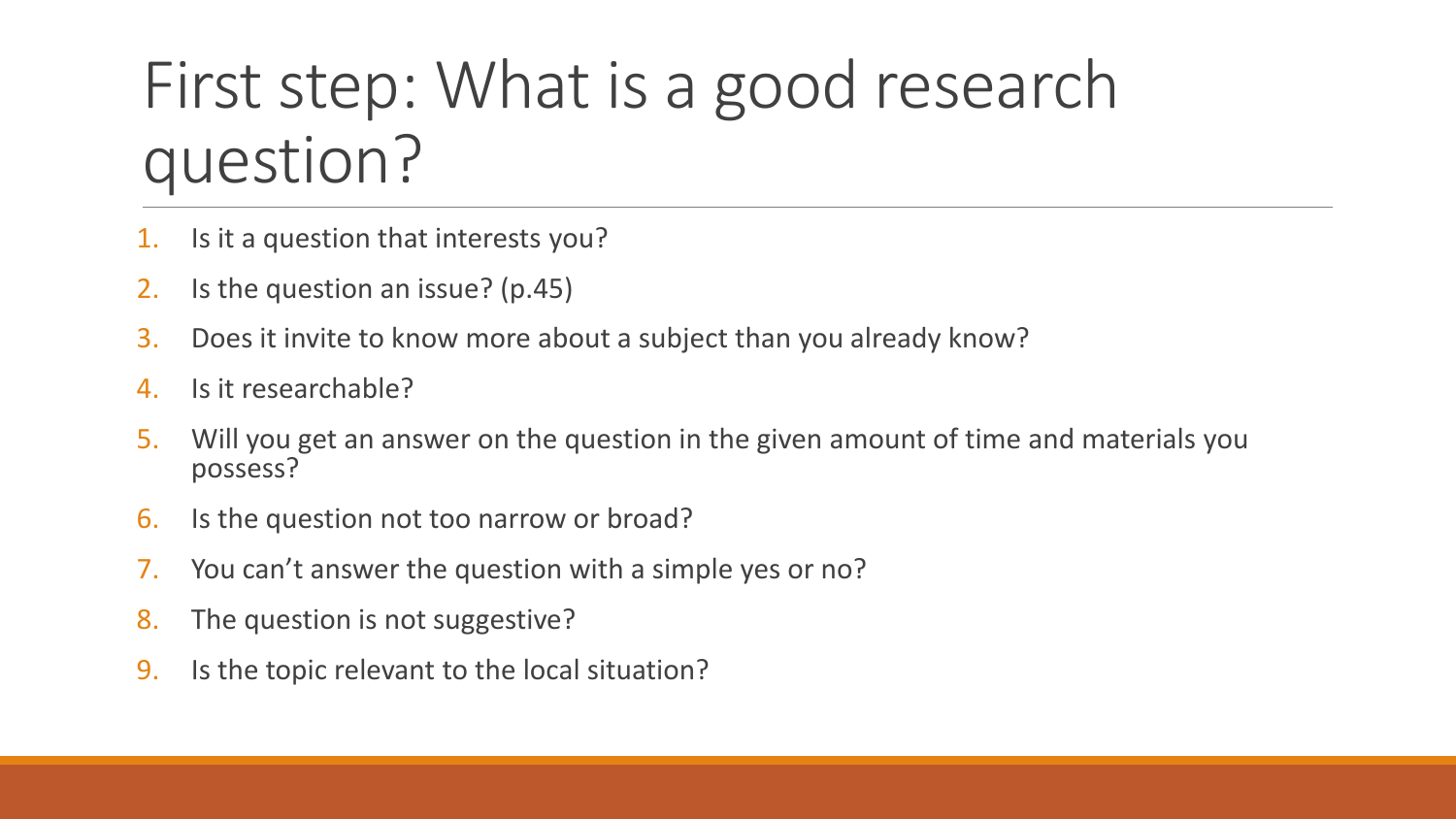# Good question/Bad question

- 1. What do antidepressants do to adolescents?
- 2. What is the effect of Prozac on the signal transmission in the brains of young people with clinical depression?
- 3. Why do athletes always run so fast?
- 4. Which causes underlie the speed of athletes?
- 5. How did Dutch literature develop since the  $21<sup>st</sup>$  century and what is the effect of e-books on this?
- 6. How did the rise of e-books influence the development of Dutch literature since the beginning of the  $21<sup>st</sup>$  century?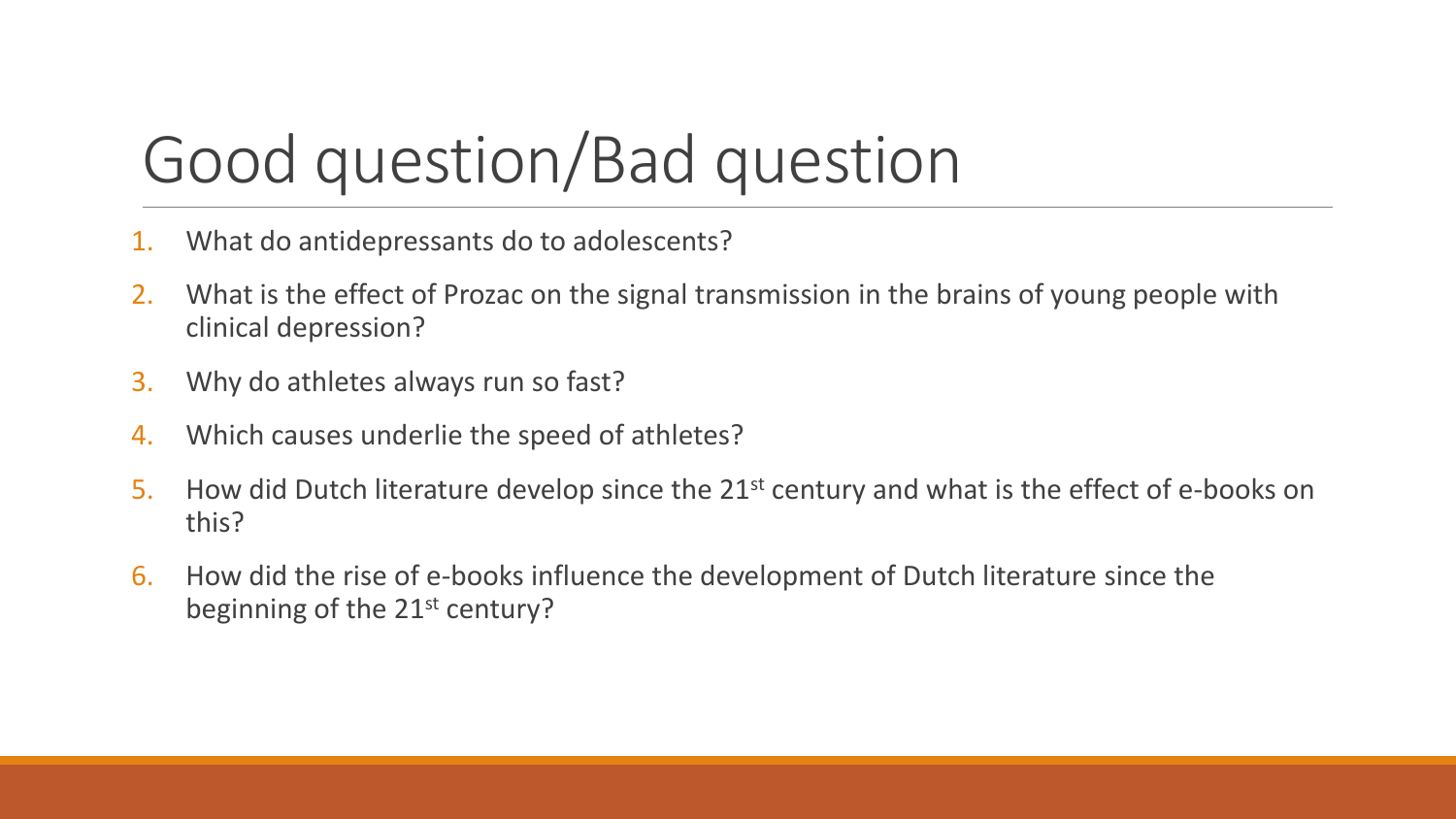# Societal relevance & scientific relevance

Try to convince your classmates of the relevance of your research question. You can use the following questions to help you:

- Is the question only important to you or also other people? Who are those people?
- Why would scientists be interested in your research question?
- For who is the outcome of your research question important? What gains are there?
- Are there any other arguments with which you can convince your clasmates?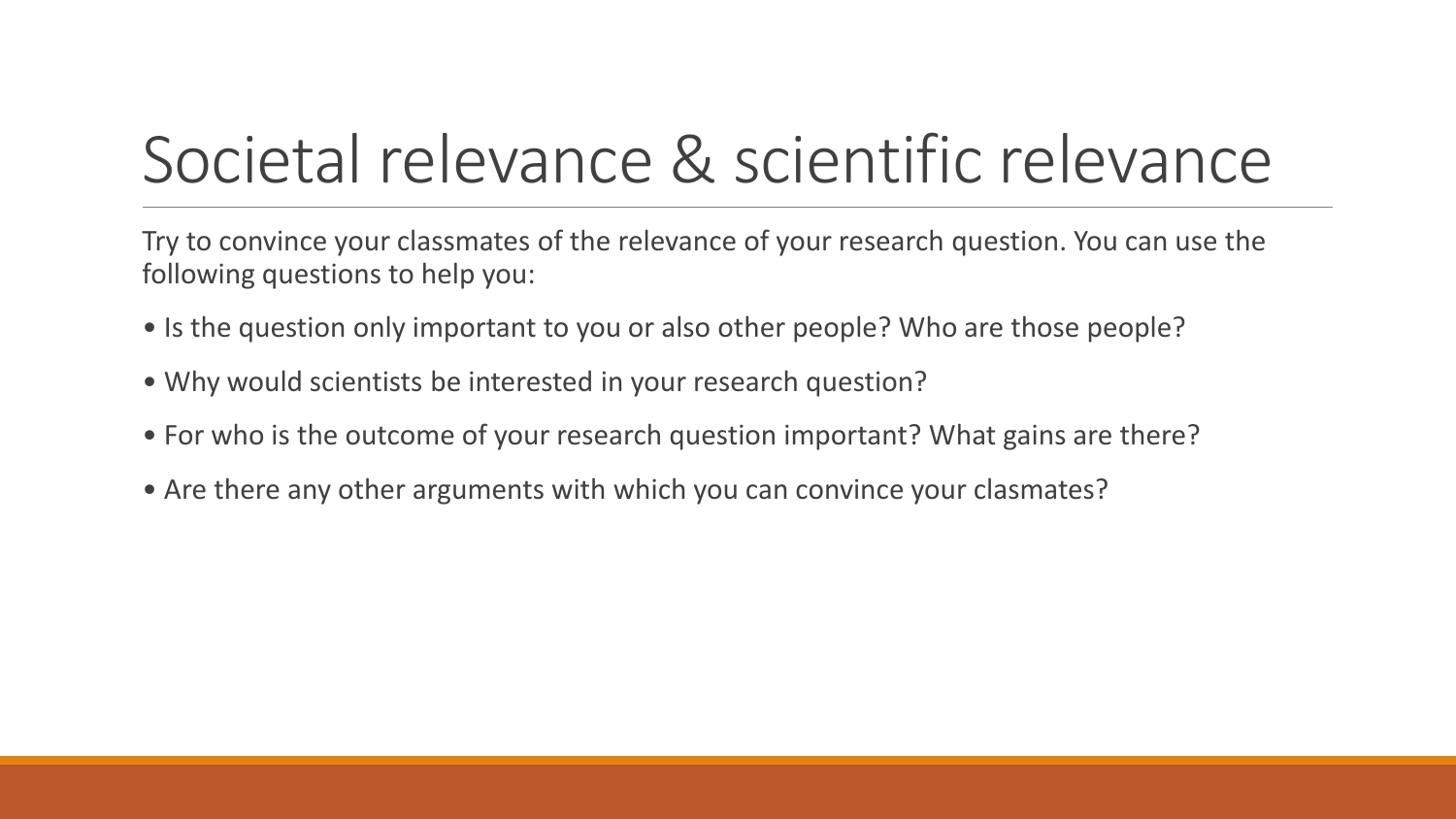# Activity: Creating research questions

- 1. Try to formulate a good research question according to the advise given to you two slides ago
- 2. Tell your classmates why your question meets the requirements
- 3. Do this by mentioning why it meets the requirement and do this for all of them
- 4. Pay attention to what other students are saying since you will be helping them formulate an even better question
- 5. Everybody gets a turn